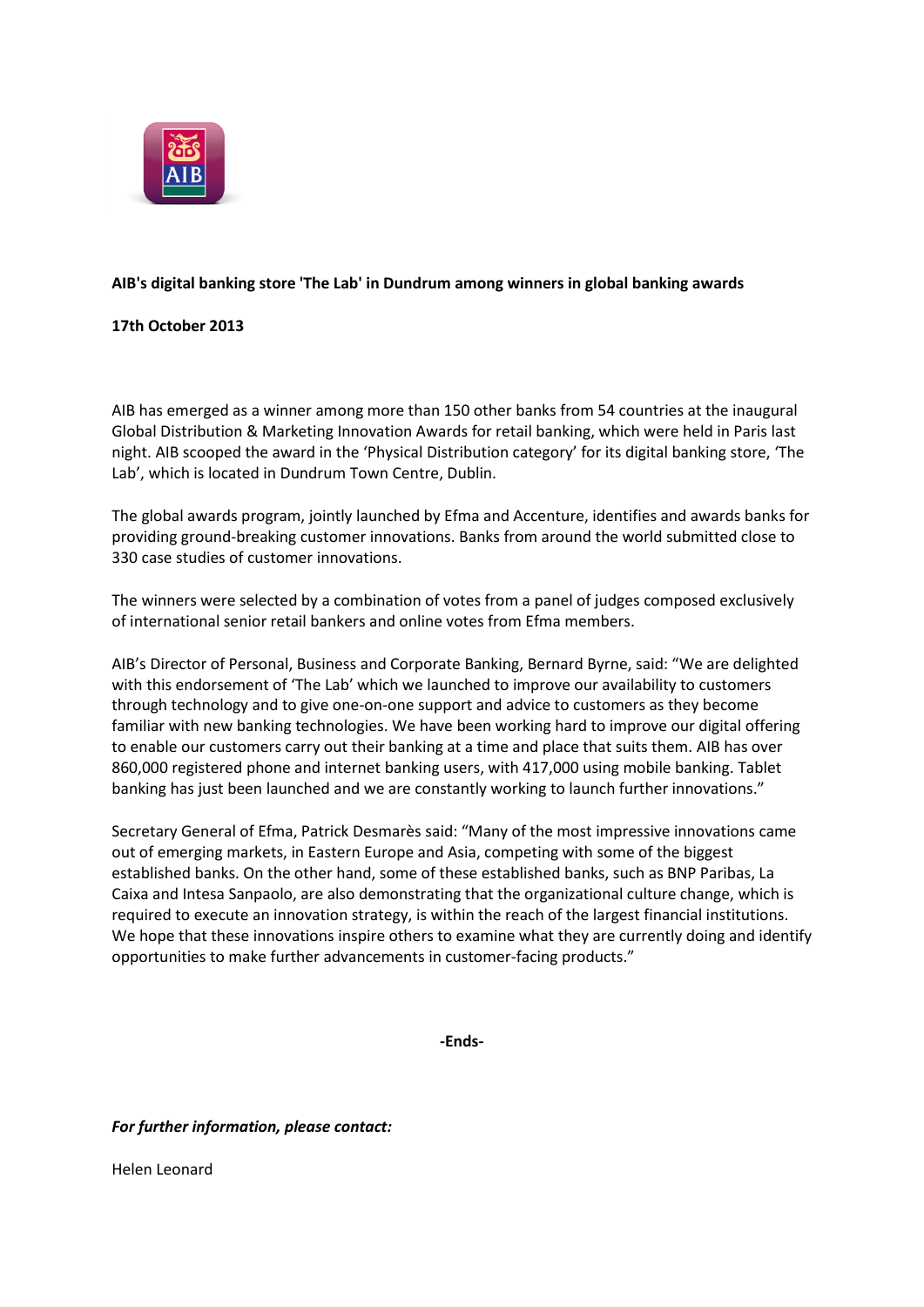AIB Press Officer

Tel: 01 6414141 or 087 9850445

#### **Notes to editors:**

This year's winners include:

Multichannel and Customer-Experience Management: Nykredit, Denmark for its Direct Banking – a team of online, remote personal advisors to help meet the needs of Nordic banking customers who prefer digital channels but still need one-to-one advice.

Digital and Mobile Excellence: BRE Bank, Poland for its new mBank – virtual branch with a unique app-like and mobile-enabled user interface, advanced and integrated personal financial management tools, redesigned customer-centric navigation, social media-integrated offers and a number of other innovative features not typically associated with online banking.

Sales Effectiveness: Hana Bank, Korea for its Hana N Cyber - An internet/mobile product sales model that strategically integrates on/offline channels and acquires new customers without the limitations and requirements that come from transacting at a branch location.

Customer Analytics and Big Data: Intesa Sanpaolo, Italy for Customer Dialogue Analytics - A new analytics approach with the aim to monitor and stimulate actions about overall relationship and selling activities in branches.

Physical Distribution:

• Aktifbank, Turkey for the Aktif Nokta Project - A versatile distribution channel where customers get banking and many other non-financial retail services at the same time.

• Allied Irish Bank, Ireland for "The Lab" – technology-driven digital banking store that brings all of AIB's leading edge technologies together in a physical hub to showcase, test and introduce customers to the best digital banking experience in Ireland.

## Responsible Business:

• BNP Paribas Personal Finance (Cetelem), France for its financially fragile loan holder prevention program – anticipates loan holder's budget problems before their financial situations become too difficult, offering helpful advice and effective solutions.

• Maybank Berhad, Malaysia for its CashVille Kidz – a nationwide early financial education program that teaches good money management habits and empowers the younger generation to become financially savvy.

Two additional awards were granted to: